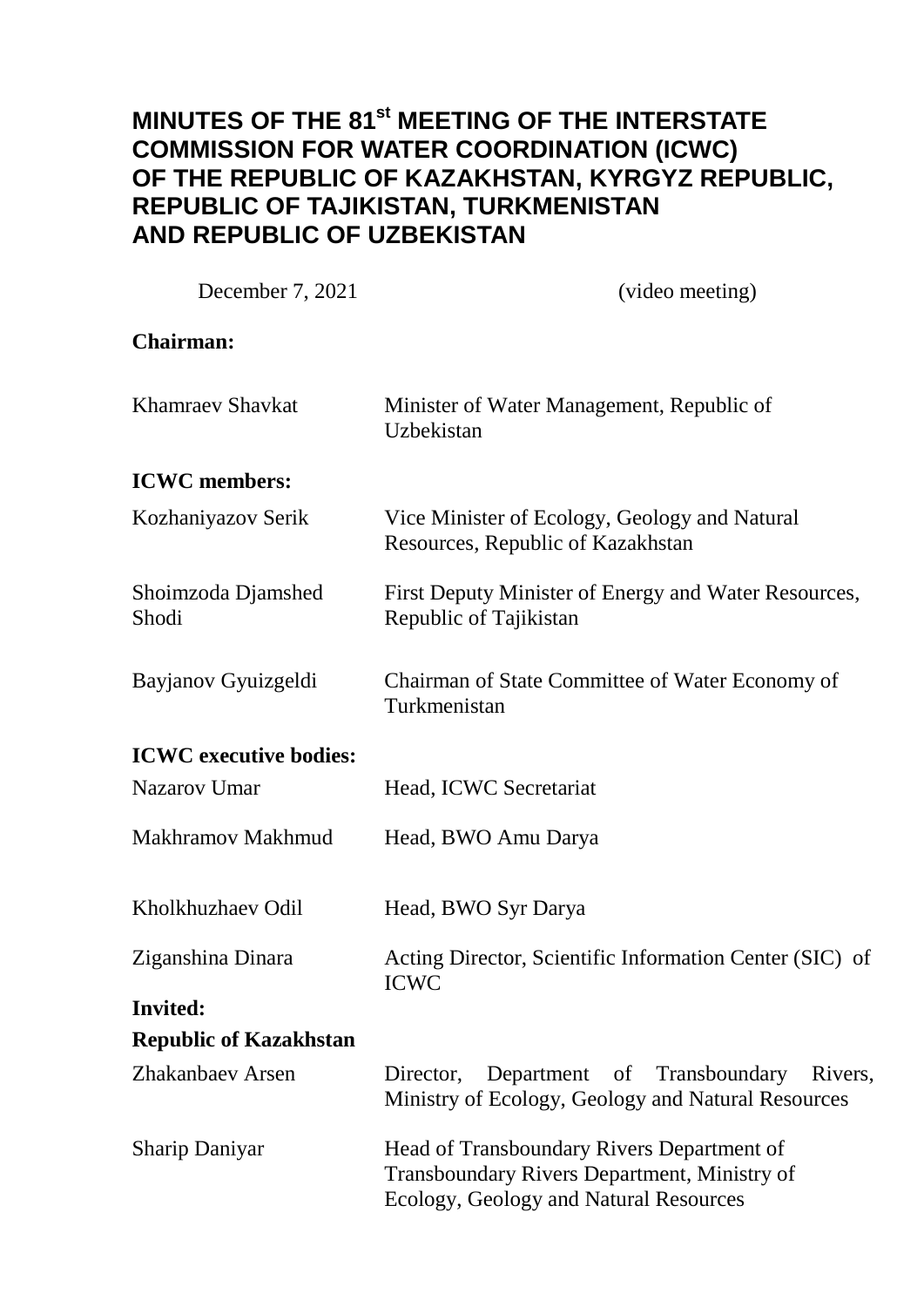| Sadvakasov Erkesh                   | Advisor to the Chairman of the Committee on Water<br>Resources, Ministry of Ecology, Geology and Natural<br>Resources                              |  |
|-------------------------------------|----------------------------------------------------------------------------------------------------------------------------------------------------|--|
| Duzbaeva Kalamkas                   | Head of Transboundary Water Administration at the<br>International Treaty Department, Ministry of Ecology,<br><b>Geology and Natural Resources</b> |  |
| Sadvakasov Erlan                    | Acting Director-General of RSE "Kazvodkhoz"                                                                                                        |  |
| <b>Republic of Tajikistan</b>       |                                                                                                                                                    |  |
| Abdurazokzoda Daler<br>Abdukhalok   | Head, Department of Water and Energy Policy, Science<br>and Technology Development, Ministry of Energy and<br><b>Water Resources</b>               |  |
| <b>Mulloev Maruf</b>                | Chief Office of Water and Energy policy, Science and<br>Technology Development, Ministry of Energy and<br><b>Water Resources</b>                   |  |
| <b>Turkmenistan</b>                 |                                                                                                                                                    |  |
| Paschyev<br><b>Yanov Durdyevich</b> | Head, Water Use Division, State Committee for Water<br>Management                                                                                  |  |
| <b>Charyev Saparmurad</b>           | Chief expert, Division of digital technologies and<br>information security, State Committee for Water<br>Management                                |  |
| <b>Republic of Uzbekistan</b>       |                                                                                                                                                    |  |
| <b>Batirov Shavkat</b>              | Head of International Relations and Transboundary<br>Water Affairs Department, Ministry of Water<br>Management                                     |  |
| <b>Tashpulatov Abduvoris</b>        | Deputy Head, Department of Water Resources and<br>Water Use, Ministry of Water Management                                                          |  |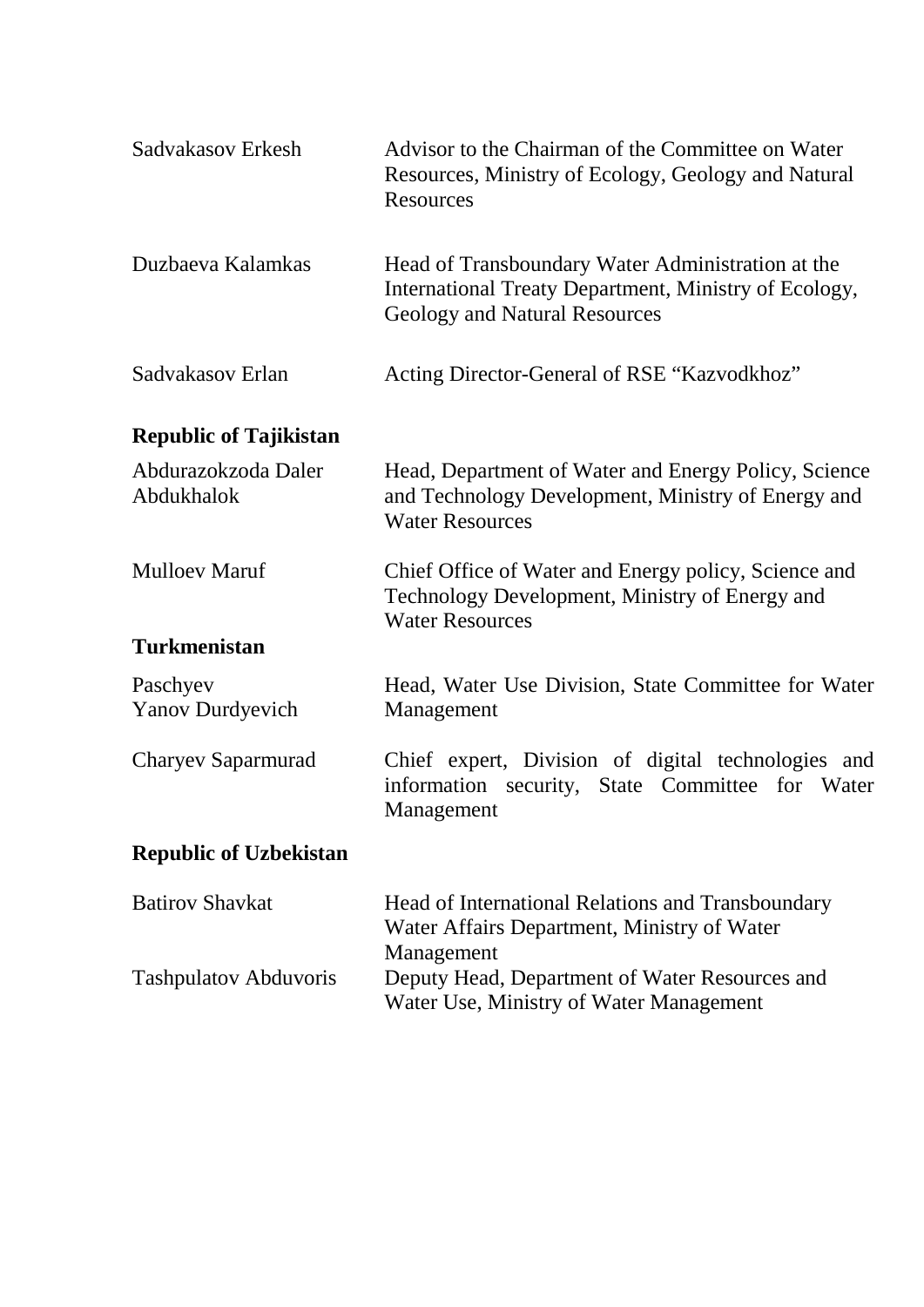# **Agenda of the 81st ICWC meeting**

1. Results of the use of water withdrawal limits and operation of the reservoir cascades in the Syr Darya and Amu Darya River basins during the growing season 2021.

2. Approval of the country water withdrawal limits and operation regimes of the reservoir cascades in the Syr Darya and Amu Darya River basins for the nongrowing season 2021-2022.

3. Follow up on proposals and initiatives voiced at the Summit of the Heads of IFAS founder-states in the city of Turkmenbashi.

4. Negotiating on sanitary flow along river courses in the Syr Darya River Basin (proposal of Kazakhstan).

5. Additional matters: organization of events on the occasion of the ICWC 30th anniversary in 2022.

6. Agenda and venue of the regular  $82<sup>nd</sup>$  meeting of ICWC.

## **Decision on the first item:**

1. Take into account the reports of BWO Amu Darya and BWO Syr Darya on the results of the growing season 2021 in the Syr Darya and Amu Darya River basins.

2. BWO Syr Darya should submit to the Kazakh and Tajik parties a detailed calculation based on the results of the growing season for identifying inconsistencies in inflow to the Shardara reservoir in the "Bakhri Tochik - Shardara" reaches.

#### **Decision on the second item:**

1. Approve the limits of country water withdrawals in Amu Darya and Syr Darya basins for the non-growing season 2021-2022 (Appendices 1 and 2).

2. Take into account the proposed by BWOs forecast operation regimes of reservoir cascades in Amu Darya (Appendix 3) and Syr Darya (Appendix 4) basins for the non-growing season 2021-2022.

3. BWO "Syr Darya" to provide the Kazakh side a detailed calculation explaining why, given that the forecast of water discharge from "Bahri Tochik" at the beginning of December was 100% correct, the forecast of inflow to the Shardara reservoir for the same period of time was not correct and, in fact, the inflow was  $628 \text{ Mm}^3$  less than the forecast.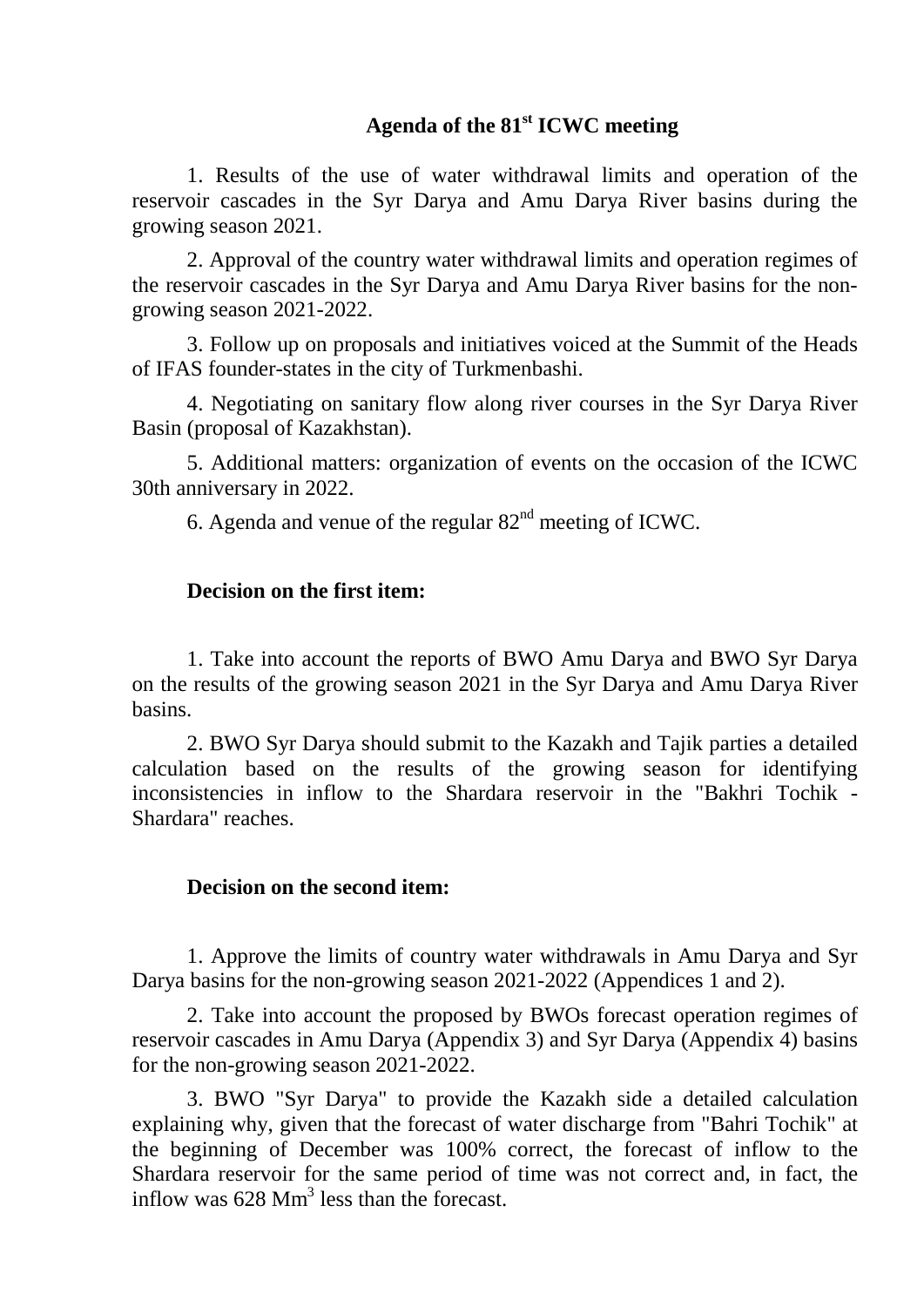#### **Decision on the third item:**

1. Take note of work done by ICWC bodies as a follow-up to proposals and initiatives put forward in Turkmenbashi at the Summit of the Heads of IFAS founder-states on 24 August 2018.

## **Decision on the fourth item:**

1. The Kazakh side to provide ICWC members with additional information on the need to carry out work on determination of sanitary flow along the river courses in the Syr Darya in order to coordinate it with the relevant agencies of the countries.

#### **Decision on the fifth item:**

1. Take into account the draft Concept presented by SIC ICWC on organization of events on the occasion of 30th anniversary of the Interstate Commission for Water Coordination of Central Asia.

2. Establish an organizing committee for preparation and organization of the anniversary events consisting of two representatives from each country authorized by ICWC members and heads of ICWC executive bodies. The Organizing Committee is to approve the Concept and ensure due preparation and organization of the events.

3. Charge SIC ICWC to organize work of the Organizing Committee and reach agreement on the venue and time of the anniversary events with ICWC members.

4. The Parties support the Kazakh side's proposal to nominate ICWC candidates for training at the German-Kazakh University in Almaty, as well as to work out with donors and international financing organizations the issue of financing the resumption of training courses and exchanges between the Parties' experts.

## **Decision on the sixth item:**

1. Hold the next 82nd ICWC meeting in Turkestan city, Republic of Kazakhstan combined with the 30th ICWC anniversary. The date of the regular ICWC meeting should be agreed in working order.